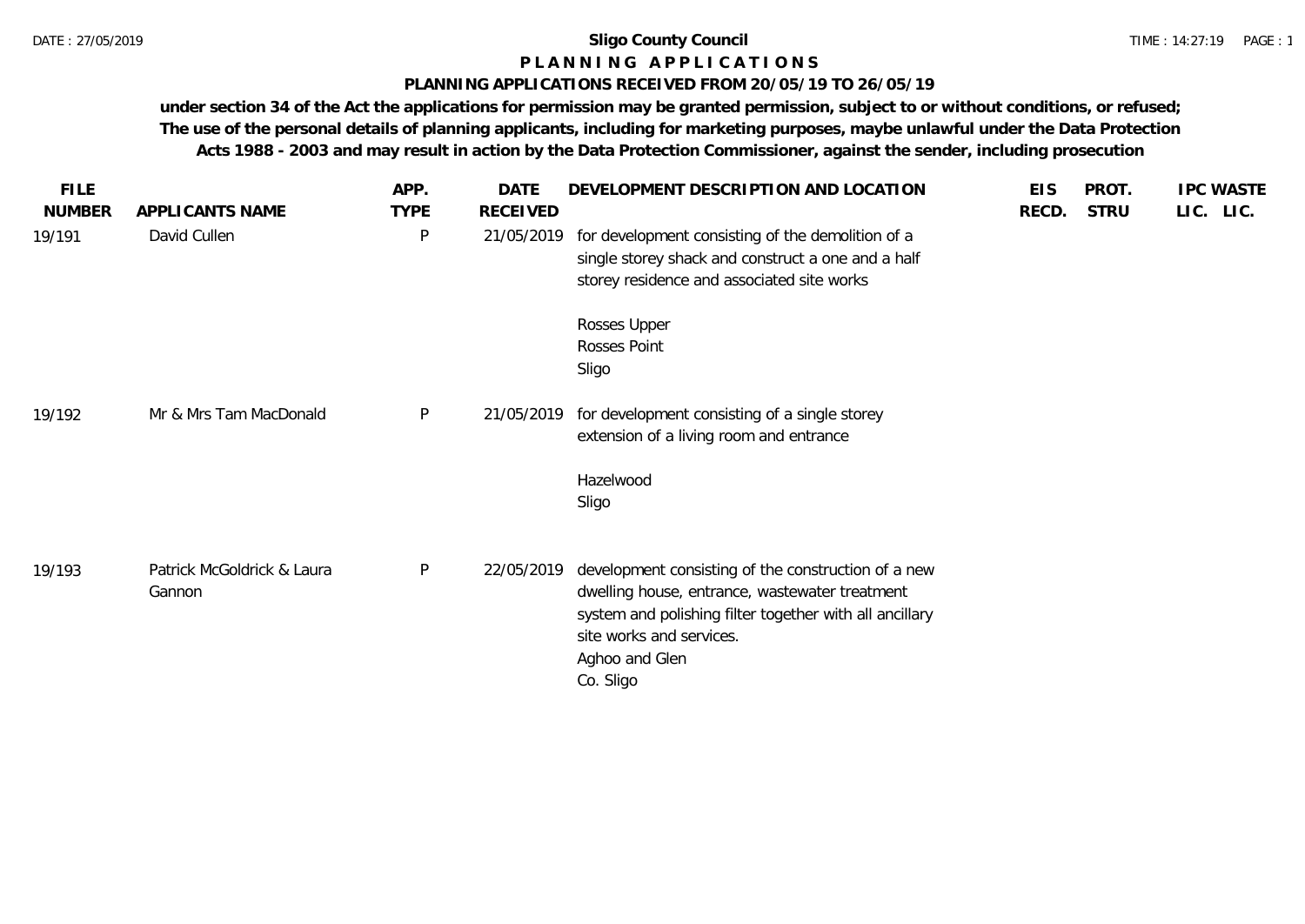### **P L A N N I N G A P P L I C A T I O N S**

### **PLANNING APPLICATIONS RECEIVED FROM 20/05/19 TO 26/05/19**

**under section 34 of the Act the applications for permission may be granted permission, subject to or without conditions, or refused; The use of the personal details of planning applicants, including for marketing purposes, maybe unlawful under the Data Protection Acts 1988 - 2003 and may result in action by the Data Protection Commissioner, against the sender, including prosecution**

| <b>FILE</b>             |                                          | APP.                        | <b>DATE</b>                   | DEVELOPMENT DESCRIPTION AND LOCATION                                                                                                                                                                                                                                                                                                                                                                                                              | <b>EIS</b> | PROT.       | <b>IPC WASTE</b> |
|-------------------------|------------------------------------------|-----------------------------|-------------------------------|---------------------------------------------------------------------------------------------------------------------------------------------------------------------------------------------------------------------------------------------------------------------------------------------------------------------------------------------------------------------------------------------------------------------------------------------------|------------|-------------|------------------|
| <b>NUMBER</b><br>19/194 | APPLICANTS NAME<br>Parkway Projects LTD. | <b>TYPE</b><br>$\mathsf{P}$ | <b>RECEIVED</b><br>22/05/2019 | Development consisting of permission for a new<br>residential development. The development will<br>consist of the construction of 9 new dwelling units,<br>comprising of: 5 no. 2 storey 4 bedroom detached<br>houses, and 4 no. 3 storey 5 bedroom detached<br>houses, together with creation of public open space,<br>works to site boundaries and all other associated site<br>works and services.<br>Buenos Ayres Road<br>Strandhill<br>Sligo | RECD.      | <b>STRU</b> | LIC. LIC.        |
| 19/195                  | John Dooney                              | P                           | 23/05/2019                    | for development consisting of the construction of a<br>new slatted/dry shed with attached manure pit<br>together with all ancillary site works and services                                                                                                                                                                                                                                                                                       |            |             |                  |
|                         |                                          |                             |                               | Drumnagoal<br>Skreen<br>Co. Sligo                                                                                                                                                                                                                                                                                                                                                                                                                 |            |             |                  |
| 19/196                  | Richard Kennedy                          | $\mathsf{P}$                | 23/05/2019                    | for development consisting of the construction of a<br>roundhouse cattle shed, effluent storage tank and<br>silage slab with walls together with all ancilalry site<br>works and services                                                                                                                                                                                                                                                         |            |             |                  |
|                         |                                          |                             |                               | Lislea<br>Aclare<br>Co. Sligo                                                                                                                                                                                                                                                                                                                                                                                                                     |            |             |                  |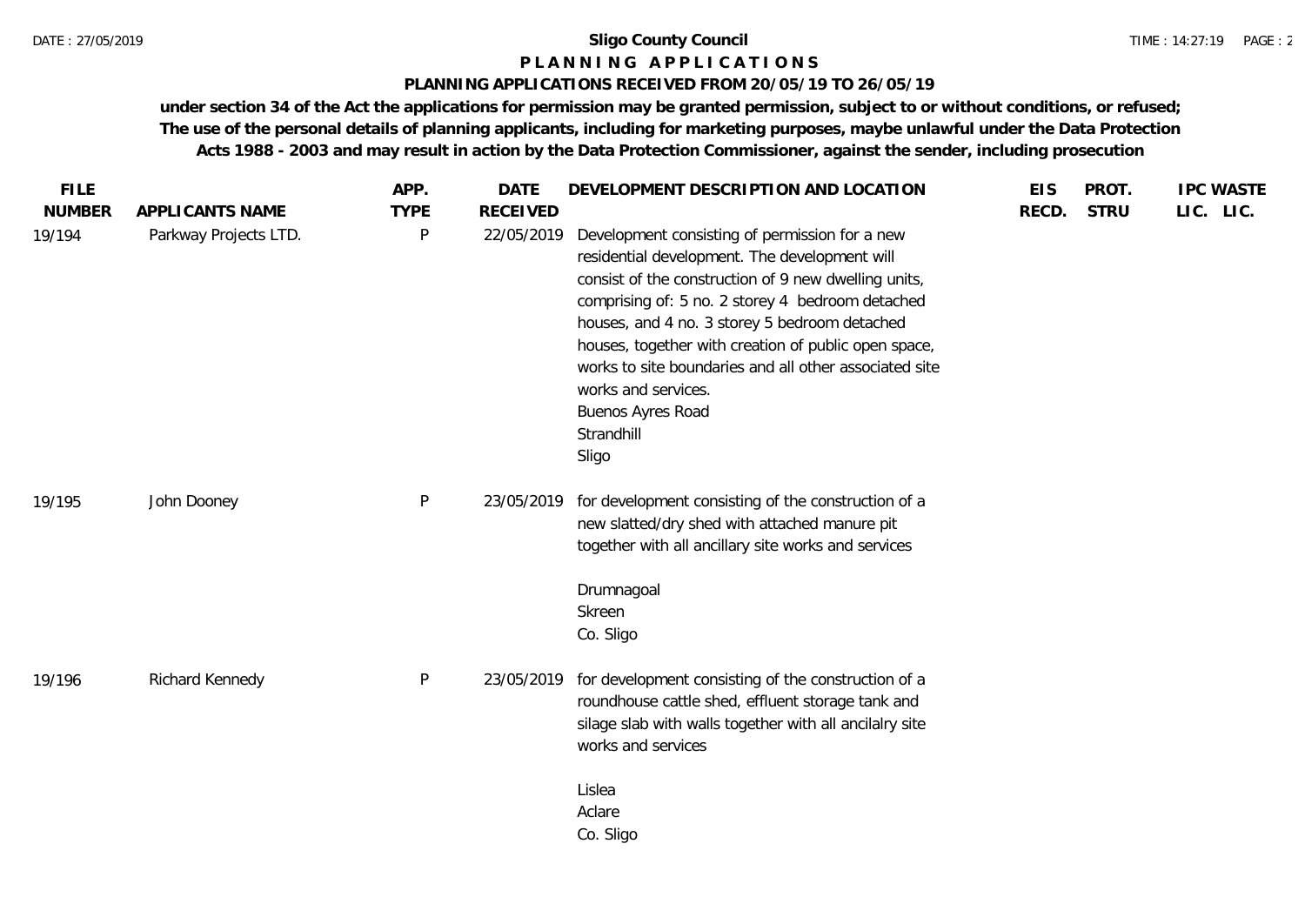### **P L A N N I N G A P P L I C A T I O N S**

### **PLANNING APPLICATIONS RECEIVED FROM 20/05/19 TO 26/05/19**

**under section 34 of the Act the applications for permission may be granted permission, subject to or without conditions, or refused; The use of the personal details of planning applicants, including for marketing purposes, maybe unlawful under the Data Protection Acts 1988 - 2003 and may result in action by the Data Protection Commissioner, against the sender, including prosecution**

**Total: 8**

\*\*\* END OF REPORT \*\*\*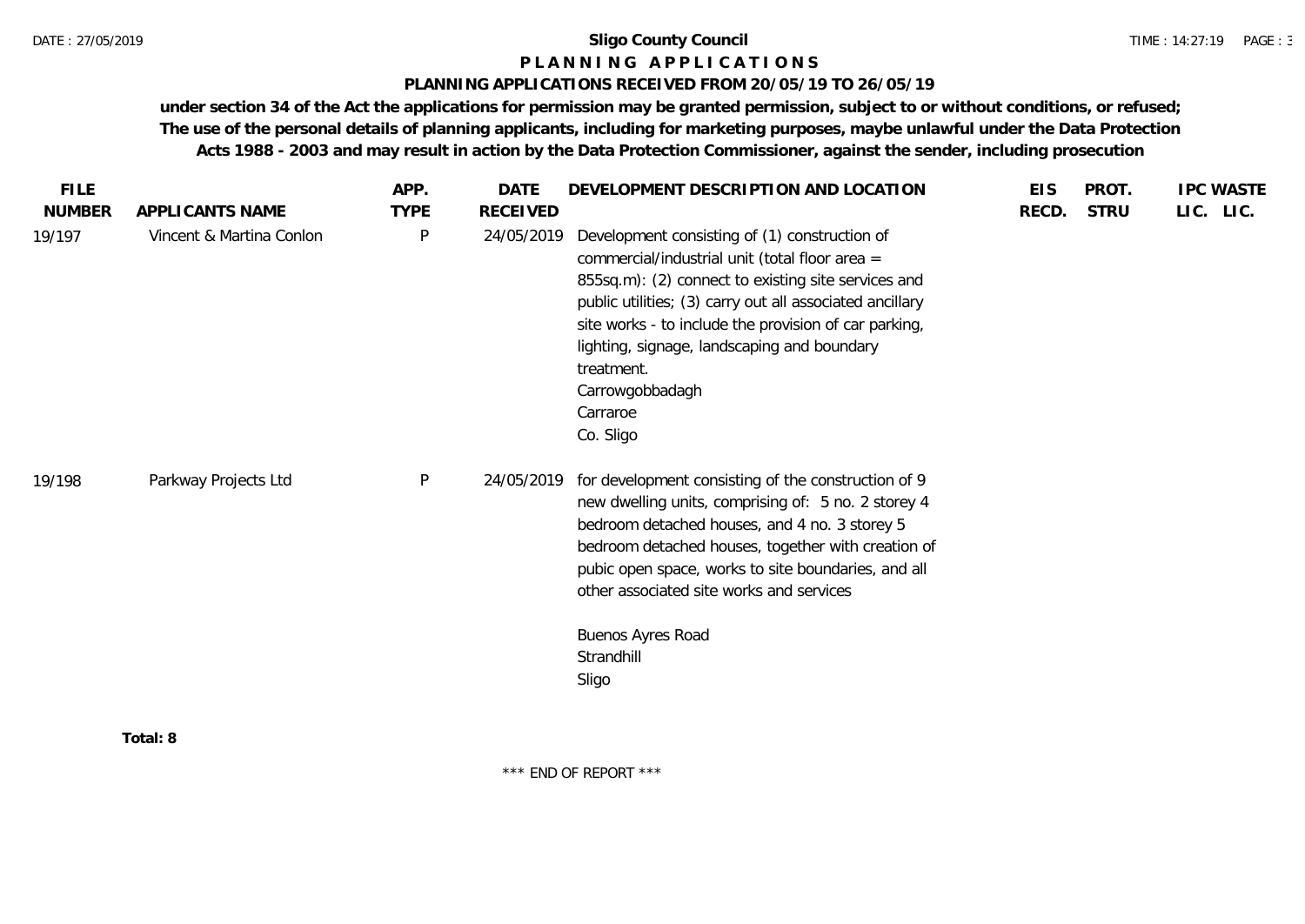### **P L A N N I N G A P P L I C A T I O N S**

### **PLANNING APPLICATIONS GRANTED FROM 20/05/2019 TO 26/05/2019**

**in deciding a planning application the planning authority, in accordance with section 34(3) of the Act, has had regard to submissions** 

## **or observations recieved in accordance with these Regulations;**

**The use of the personal details of planning applicants, including for marketing purposes, maybe unlawful under the Data Protection Acts 1988 - 2003 and may result in action by the Data Protection Commissioner, against the sender, including prosecution.**

| <b>FILE</b>            |                                              | APP.<br><b>TYPE</b> | <b>DATE</b><br><b>RECEIVED</b> |                                                                                                                                                                                                                                                                                        | M.O.<br><b>DATE</b> | M.O.<br><b>NUMBER</b> |
|------------------------|----------------------------------------------|---------------------|--------------------------------|----------------------------------------------------------------------------------------------------------------------------------------------------------------------------------------------------------------------------------------------------------------------------------------|---------------------|-----------------------|
| <b>NUMBER</b><br>19/59 | APPLICANTS NAME<br>Stephen & Nicola Connolly | P                   | 22/02/2019                     | DEVELOPMENT DESCRIPTION AND LOCATION<br>for development consisting of the construction of a<br>extension to existing dwelling house complete with<br>on-site sewage treatment system, associated percolation<br>area, hard and soft landscaping and all other associated<br>site works | 24/05/2019          | P226/19               |
| 19/83                  | Grace O'Hara                                 | P                   | 08/03/2019                     | Mullaghanarry<br>Lavagh<br>Ballymote<br>Co. Sligo<br>Development consisting of construction of an extension<br>to rear and side of existing house and to construct<br>domestic garage and carry out all ancillary site works.<br>Lecarrow<br>Ballinfad<br>Co. Sligo                    | 24/05/2019          | P223/19               |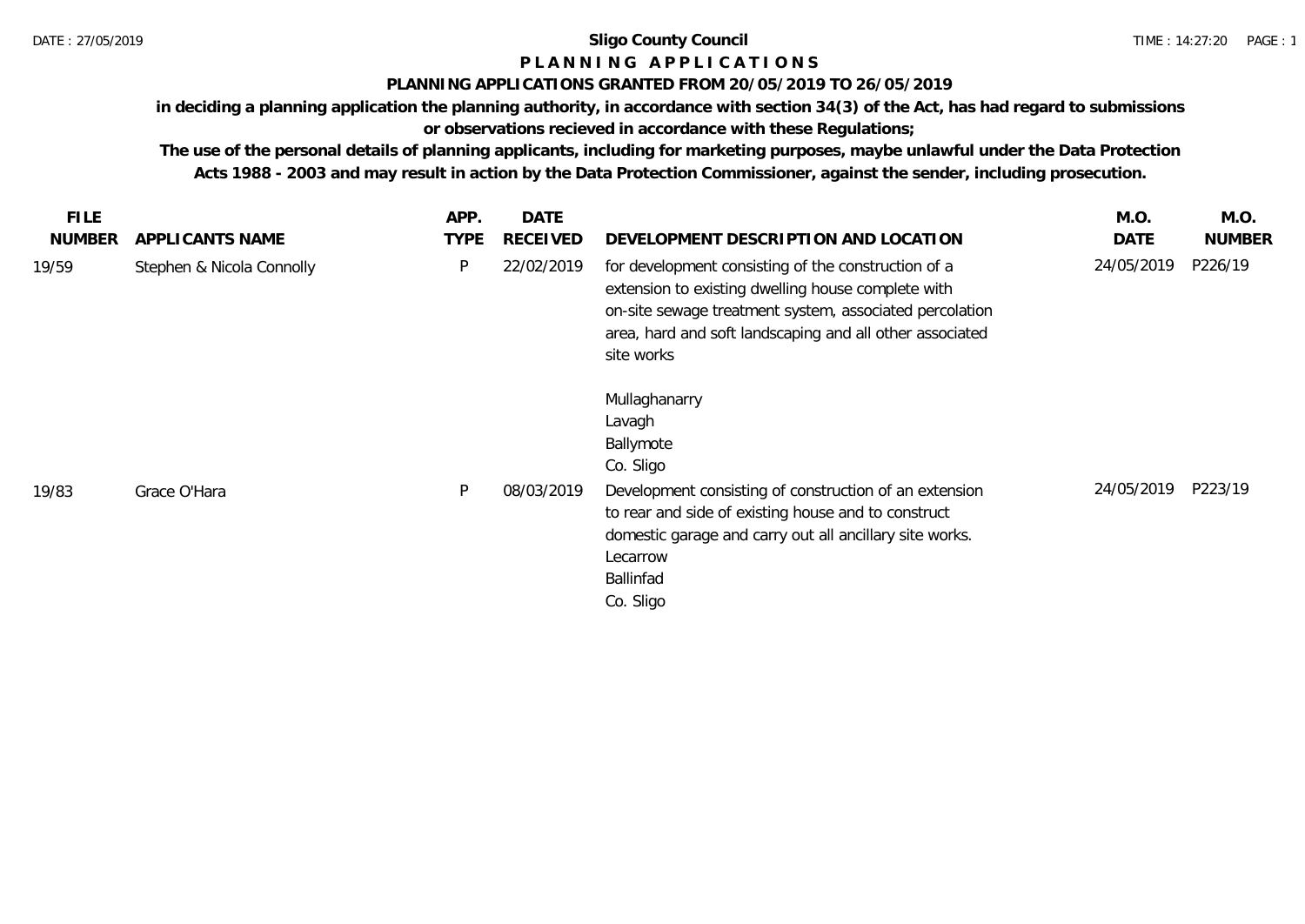# **P L A N N I N G A P P L I C A T I O N S**

## **PLANNING APPLICATIONS GRANTED FROM 20/05/2019 TO 26/05/2019**

**in deciding a planning application the planning authority, in accordance with section 34(3) of the Act, has had regard to submissions** 

**or observations recieved in accordance with these Regulations;**

**The use of the personal details of planning applicants, including for marketing purposes, maybe unlawful under the Data Protection Acts 1988 - 2003 and may result in action by the Data Protection Commissioner, against the sender, including prosecution.**

| FILE.         |                                | APP.        | <b>DATE</b> |                                                                                                                                                                                                                                                                                                                                                                                                                                                                                                                        | M.O.       | M.O.          |
|---------------|--------------------------------|-------------|-------------|------------------------------------------------------------------------------------------------------------------------------------------------------------------------------------------------------------------------------------------------------------------------------------------------------------------------------------------------------------------------------------------------------------------------------------------------------------------------------------------------------------------------|------------|---------------|
| <b>NUMBER</b> | APPLICANTS NAME                | <b>TYPE</b> | RECEIVED    | DEVELOPMENT DESCRIPTION AND LOCATION                                                                                                                                                                                                                                                                                                                                                                                                                                                                                   | DATE       | <b>NUMBER</b> |
| 19/117        | <b>IDA</b> Ireland             | P           | 02/04/2019  | Development consisting of a new Advance Office<br>Building. Permission is sought for signage, new timber<br>post-and-rail site boundaries, car parking, cycle shelter,<br>bin store, landscaping, gas tanks, underground water<br>storage tank, underground pumping station, ESB<br>substation/switch room and all associated site works. A<br>Natura Impact Assessment has been submitted to the<br>Planning Authority with the Planning Application.<br>IDA Ireland Business & Technology Park<br>Finisklin<br>Sligo | 24/05/2019 | P224/19       |
| 19/120        | Stephen Cronin & Andrea Gorman | P           | 04/04/2019  | Development consisting of the construction a single<br>storey extension to the rear of dwelling house with all<br>associated works.                                                                                                                                                                                                                                                                                                                                                                                    | 24/05/2019 | P220/19       |
|               |                                |             |             | 222 Rusheen Crescent<br>Caltragh<br>Sligo                                                                                                                                                                                                                                                                                                                                                                                                                                                                              |            |               |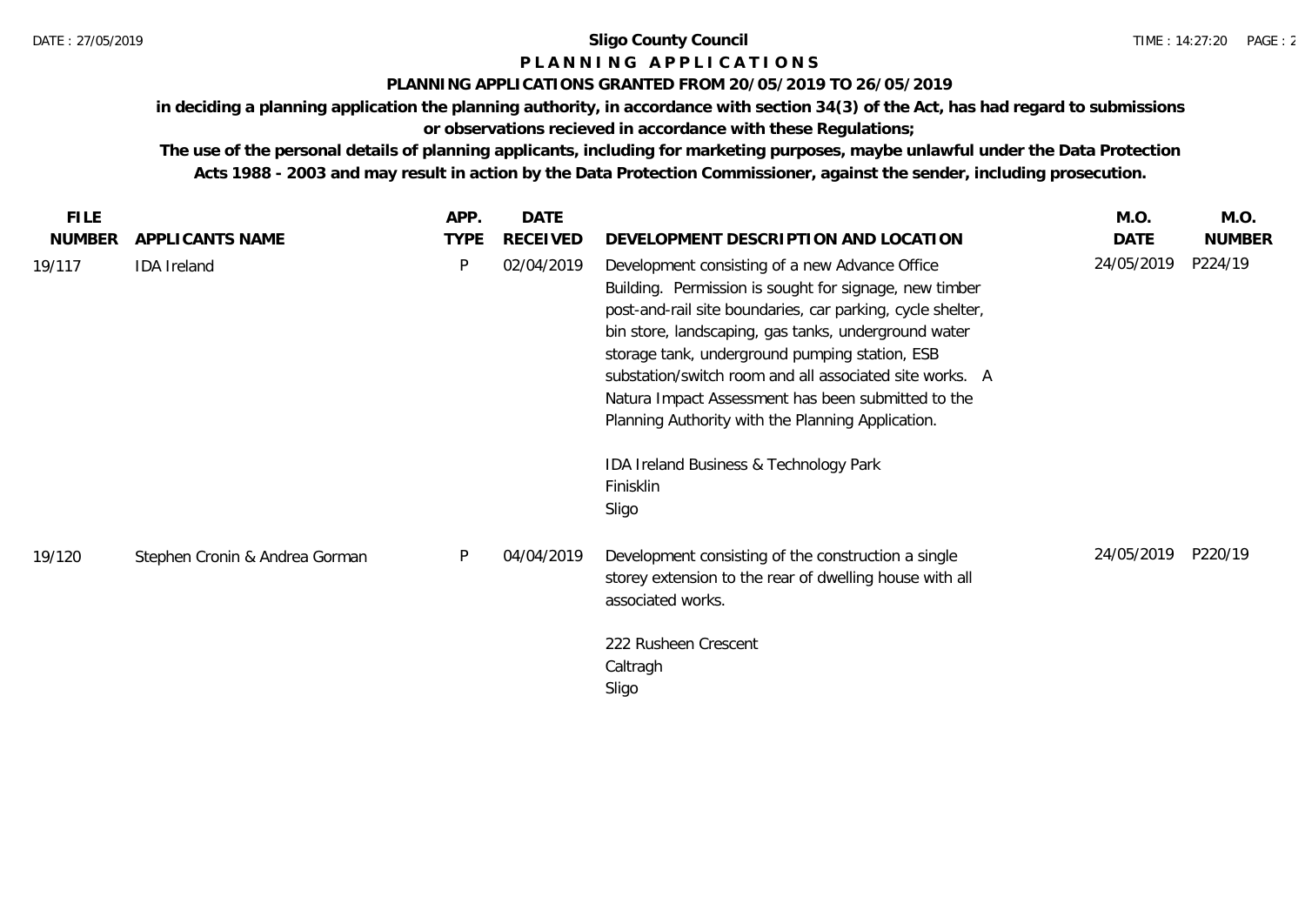## **P L A N N I N G A P P L I C A T I O N S**

### **PLANNING APPLICATIONS GRANTED FROM 20/05/2019 TO 26/05/2019**

**in deciding a planning application the planning authority, in accordance with section 34(3) of the Act, has had regard to submissions** 

## **or observations recieved in accordance with these Regulations;**

**The use of the personal details of planning applicants, including for marketing purposes, maybe unlawful under the Data Protection Acts 1988 - 2003 and may result in action by the Data Protection Commissioner, against the sender, including prosecution.**

| <b>FILE</b> |                           | APP. | DATE            |                                                                                                                                                                                                                                                                                                                                       | M.O.       | M.O.          |
|-------------|---------------------------|------|-----------------|---------------------------------------------------------------------------------------------------------------------------------------------------------------------------------------------------------------------------------------------------------------------------------------------------------------------------------------|------------|---------------|
| NUMBER      | APPLICANTS NAME           | TYPE | <b>RECEIVED</b> | DEVELOPMENT DESCRIPTION AND LOCATION                                                                                                                                                                                                                                                                                                  | DATE       | <b>NUMBER</b> |
| 19/125      | Sligo Rugby Football Club |      | 05/04/2019      | development consisting of permission for (1) New single<br>storey southwest side changing room extension and rear<br>store room extension (2) Alterations to existing front<br>facade and northeast side elevation. (3) New entrance<br>canopy together with all associated site works.<br>Hamilton Park,<br>Strandhill,<br>Co. Sligo | 24/05/2019 | P221/19       |
|             |                           |      |                 |                                                                                                                                                                                                                                                                                                                                       |            |               |

**Total: 5**

\*\*\* END OF REPORT \*\*\*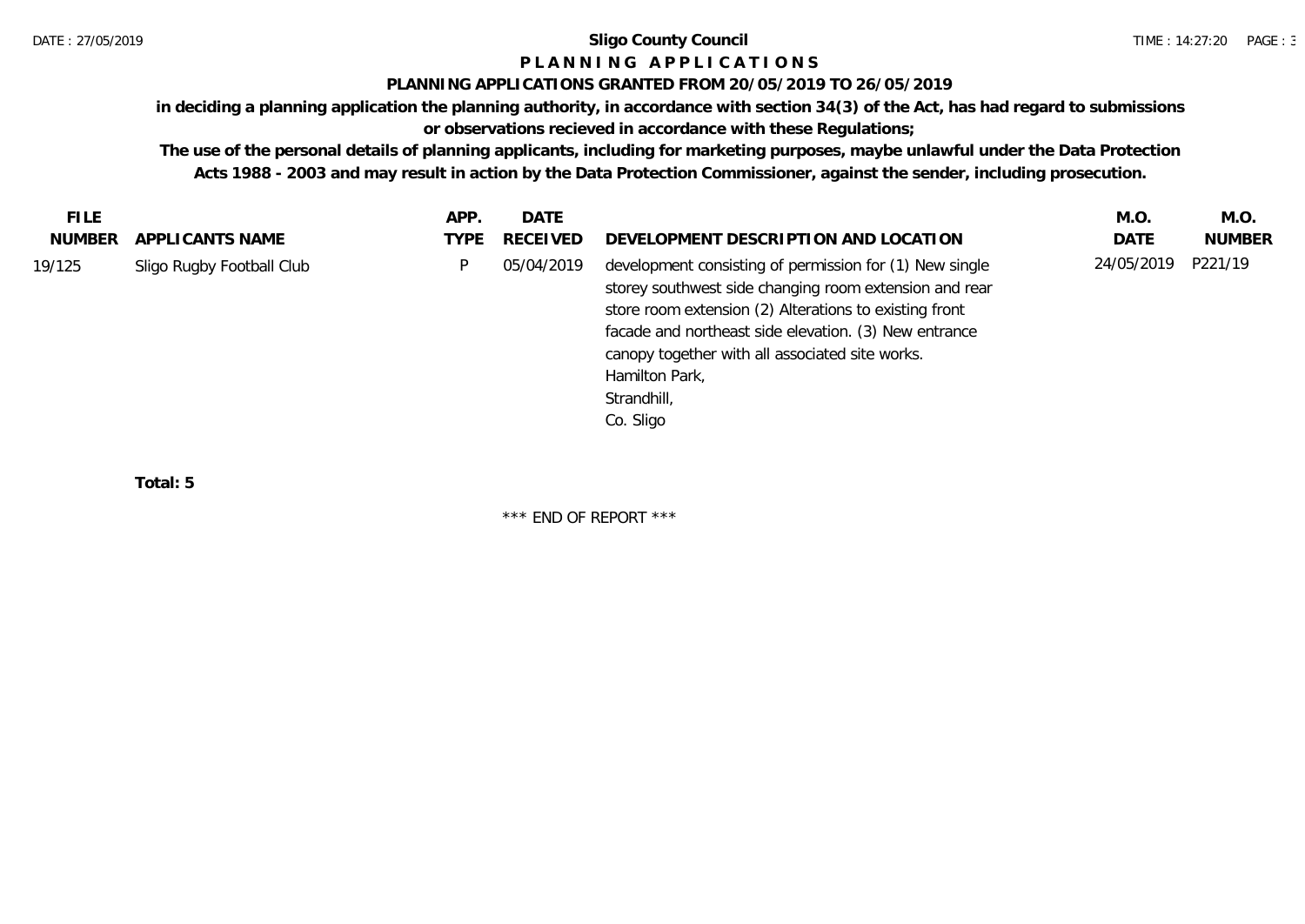# **P L A N N I N G A P P L I C A T I O N S**

### **PLANNING APPLICATIONS REFUSED FROM 20/05/2019 TO 26/05/2019**

**in deciding a planning application the planning authority, in accordance with section 34(3) of the Act, has had regard to submissions** 

## **or observations recieved in accordance with these Regulations;**

**The use of the personal details of planning applicants, including for marketing purposes, maybe unlawful under the Data Protection Acts 1988 - 2003 and may result in action by the Data Protection Commissioner, against the sender, including prosecution.**

| <b>FILE</b>   |                           | APP. | DATE            | DEVELOPMENT DESCRIPTION AND                                                                                                                                                                                                                  | M.O.       | M.O.          |
|---------------|---------------------------|------|-----------------|----------------------------------------------------------------------------------------------------------------------------------------------------------------------------------------------------------------------------------------------|------------|---------------|
| <b>NUMBER</b> | APPLICANTS NAME           | TYPE | <b>RECEIVED</b> | LOCATION                                                                                                                                                                                                                                     | DATE       | <b>NUMBER</b> |
| 19/21         | Cignal Infrastructure Ltd | P.   | 25/01/2019      | Development consisting of communications<br>infrastructure comprising of a 24 metre monopole<br>structure associated equipment and cabinets, fencing<br>and use of existing access.<br>Markievicz Park<br>Cornageeha<br>Cairns Road<br>Sligo | 24/05/2019 | p225/19       |
|               | Total: 1                  |      |                 |                                                                                                                                                                                                                                              |            |               |
|               |                           |      |                 |                                                                                                                                                                                                                                              |            |               |

\*\*\* END OF REPORT \*\*\*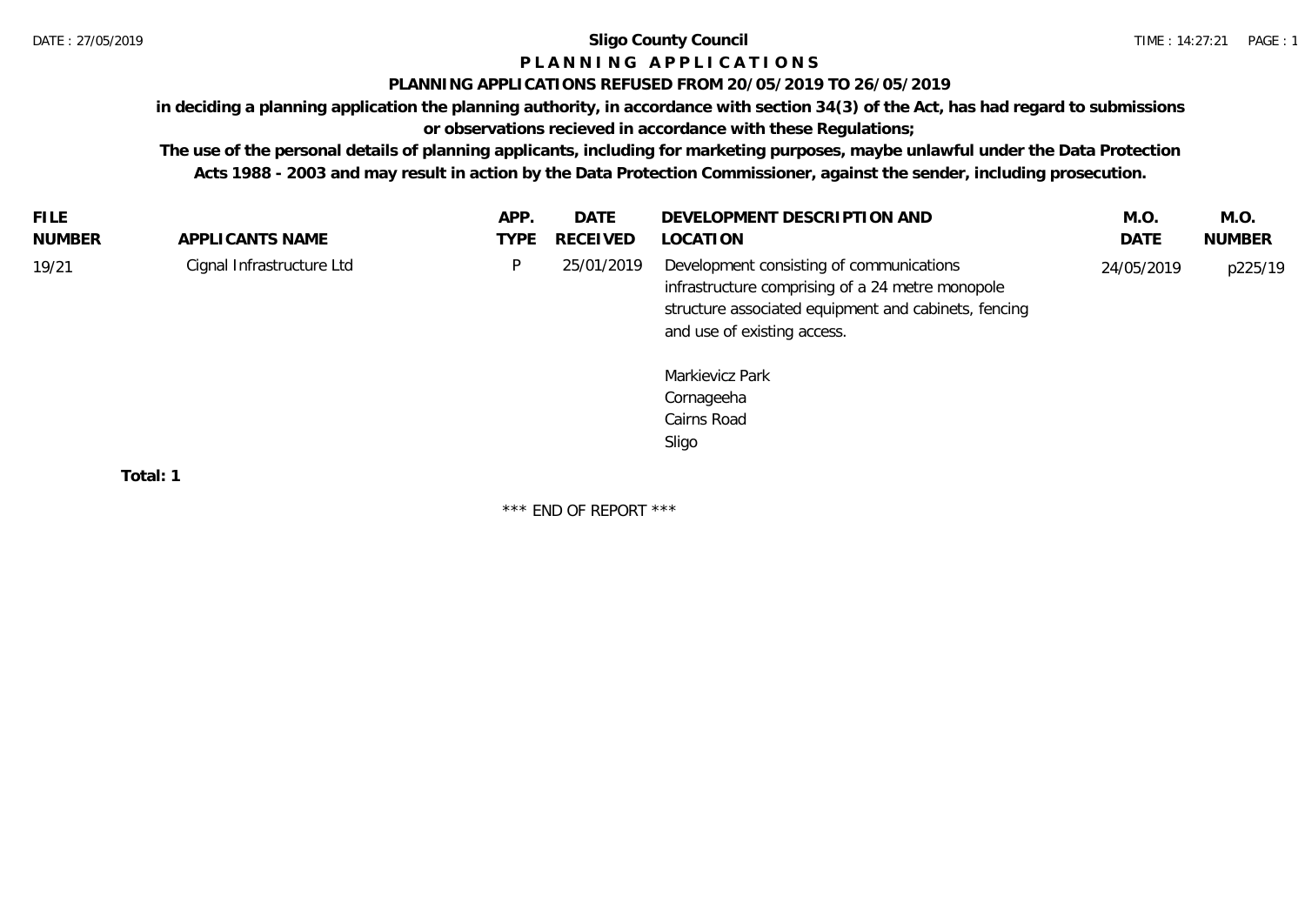## **A N B O R D P L E A N A L A APPEALS NOTIFIED FROM 20/05/2019 TO 26/05/2019**

| <b>FILE</b> | APPLICANTS NAME    | APP  | DECISON L   | L.A. DEVELOPMENT DESCRIPTION AND LOCATION | B.F         |
|-------------|--------------------|------|-------------|-------------------------------------------|-------------|
|             | NUMBER AND ADDRESS | TYPE | <b>DATE</b> | <b>DEC</b>                                | <b>DATE</b> |

 **Total : 0**

**\*\*\*\*\*\*\*\*\*\*\*\* END OF REPORT \*\*\*\*\*\*\*\*\*\*\*\***